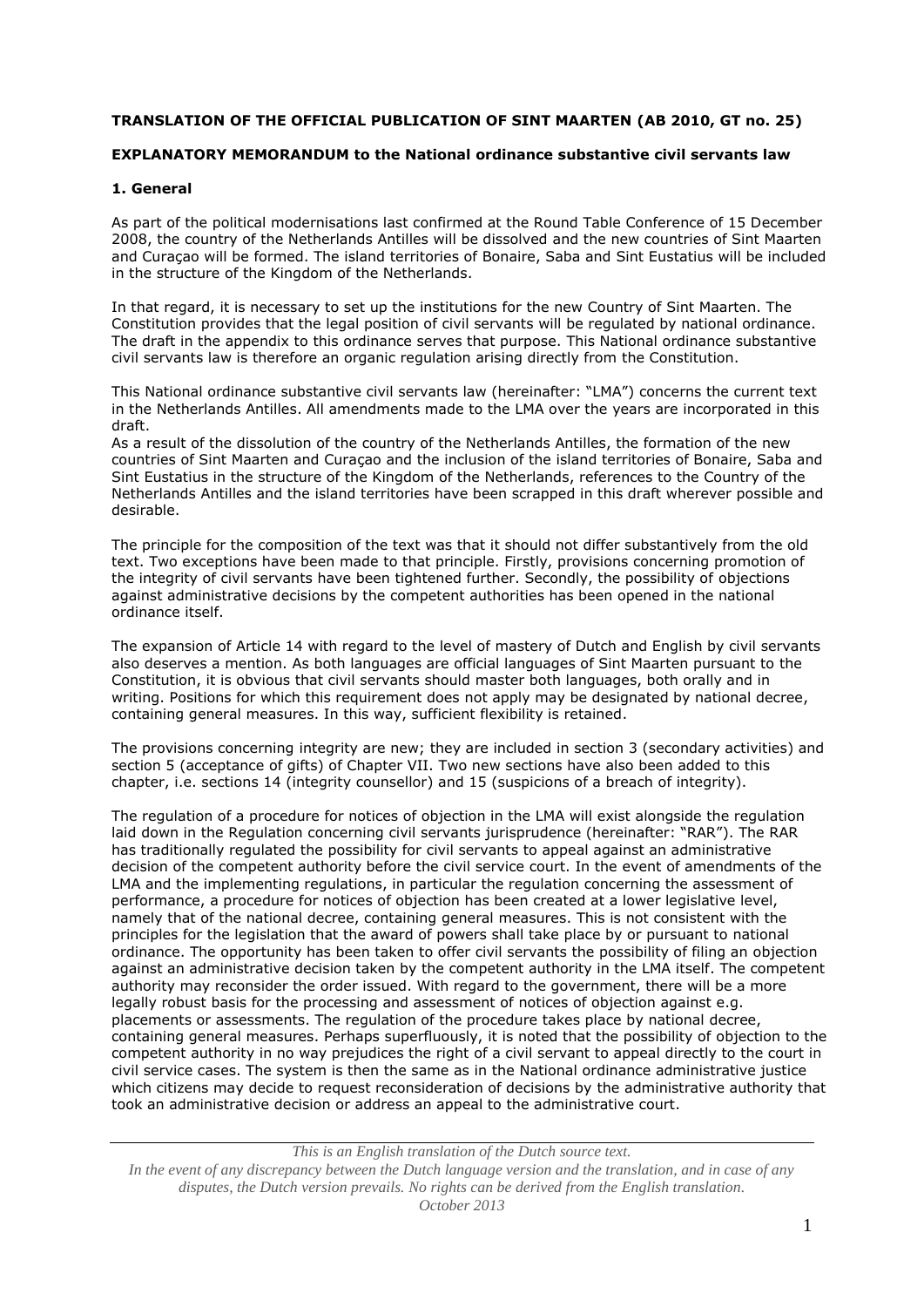Finally, Articles have been repealed over the years and other Articles have been added in the old LMA (the LMA of the Netherlands Antilles), often using the previous Article number with the addition of a letter. The opportunity has now been taken to number the Articles in sequence.

As the LMA has existed and been applied for many decades, repeating the Article by Article explanatory notes already presented with earlier amendments has not been done now. An Article by Article explanation is provided only with the aforementioned new provisions concerning integrity, to the extent necessary.

## **2. The integrity provisions**

#### **2.1 Review of amendments**

The following amendments have been made with regard to secondary activities: Articles 54 and 55 of section 3 of the old LMA have been repealed. They have been replaced by Articles 51, 52 and 53 now included.

The regulation concerning the acceptance of gifts has also been included in section 5. Articles 59, 60 and 61 of the old LMA have been replaced by the present Articles 58, 59 and 60.

Finally, two new sections have been added, sections 14 and 15, comprising Articles 82 to 85; the integrity counsellor and the procedure in the event of suspicions of a breach of integrity are regulated here.

### **2.2 General explanation of integrity provisions**

It is of vital importance that citizens have confidence in the performance of the government. That confidence of the public can only be won or retained and strengthened if the quality, incorruptibility and care of the government, and, therefore its integrity, are beyond all doubt. Without that confidence, the democratic state under the rule of law will be damaged to its roots. In connection with this, the Administrative Board prepared a draft national ordinance concerning the promotion of integrity among holders of authority for the country of Sint Maarten. The draft contains a reporting obligation for the secondary activities of ministers and commercial interests of their own and of their partners and children. The draft for Sint Maarten is based on the equivalent draft for the Netherlands Antilles, in response to the recommendations of Konfiansa report by the Constitutional Affairs Bureau of the Netherlands Antilles.

Not only the conduct of administrators, but all government actions should be distinguished by incorruptibility, reliability and due care, i.e. by integrity. High-quality government action requires a high-quality civil service machinery. This not only imposes requirements on the organisational structures, but also on the integrity and discipline with which the civil service and its employees bear and meet their responsibilities.

Civil servants must be loyal to the administration and at the same time give high priority to their own responsibilities. This imposes high demands on their capacity to operate with due care and effectively in the performance of their official duties in an environment that continually faces them with changing situations and with new opportunities and threats. This makes the position of civil servants vulnerable. It is necessary to continually guard against civil servants abusing their position, powers and knowledge in order to benefit themselves or others. That notion is also reflected in Article 44(1) of the LMA. This provides that a civil servant 'is required to fulfil the duties arising from his position accurately and conscientiously and to conduct himself as befits a good civil servant'.

Anyone can imagine what is meant by the term 'a good civil servant'. A good civil servant makes efforts for the interests of the community and supports his minister in implementing the chosen policy. Citizens must also be able to rely on the fact that their capacity, their social or financial position will have no consequences for the service they receive in contacts with a civil servant. It can generally be said that it is expected of a good civil servant that the possibility of personal gain, either directly or through the deployment of powers for third parties, has no influence on his performance.

Some aspects of the term 'good civil servant' are developed in more detail in the LMA. Articles 61 and 62 impose a confidentiality obligation on civil servants, for example, and prohibit abuse of the information they obtain during the performance of their official duties.

The LMA also contains provisions concerning the performance of secondary activities and the acceptance of gifts. This draft national ordinance implements a number of changes in those

*This is an English translation of the Dutch source text. In the event of any discrepancy between the Dutch language version and the translation, and in case of any disputes, the Dutch version prevails. No rights can be derived from the English translation. October 2013*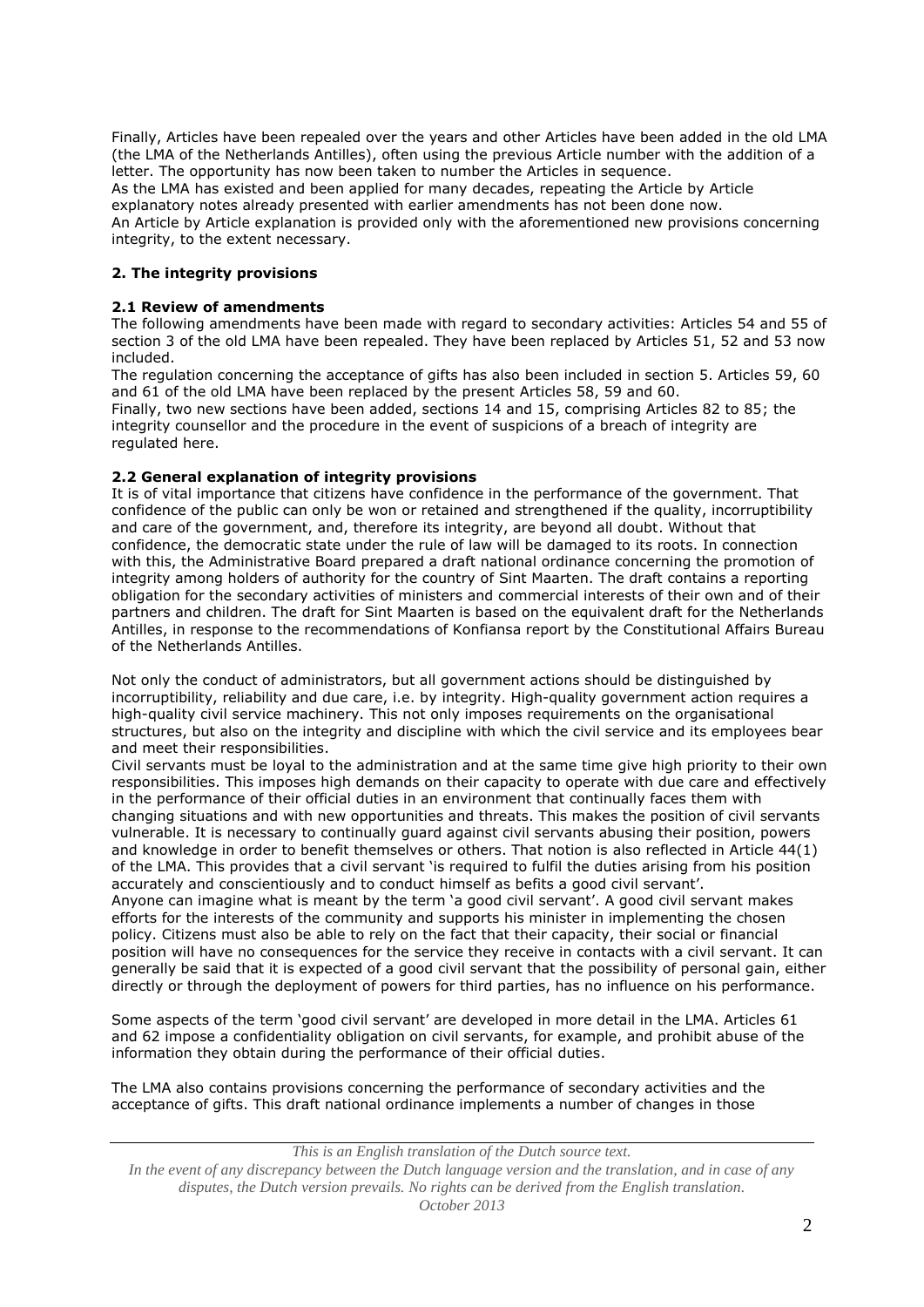provisions. Both the public and civil servants benefit from a clear definition of the official responsibilities concerning the performance of secondary activities and the acceptance of gifts. The prohibitive provisions are sharpened where necessary and the possibilities for control of compliance with those rules of conduct are improved with the introduction of a system of mandatory reporting and registration.

In order to further support civil servants in developing the term 'good civil servant' in their day-today work, it is desirable to take organisational measures. To that end, this draft national ordinance introduces the integrity counsellor, who civil servants can consult with questions concerning integrity, including if they obtain knowledge of potential breaches of integrity.

The obligation for civil servants to conduct themselves as good civil servants as such entails that civil servants can be expected to report potential breaches of integrity. To promote such reporting, this draft national ordinance provides clarity with regard to the procedure to be followed for a report. The procedure followed in this way must also provide an assurance that a report will be taken seriously.

# **2.3 Articles 51 up to and including 56: secondary activities**

These Articles contain the regulations concerning the performance of secondary activities. In the interests of integrity, matters such as entanglement of interests, conflict of interests, damage to the reputation of the office and inadequate availability for the official position are undesirable. The proposed Articles impose a prohibition on the performance of secondary activities that could hamper the performance of the civil servant or that of the relevant service. In order to make this rule of conduct controllable, the introduction of a system is proposed in which civil servants are required to report secondary activities and the head of the service assesses these reports and then records the result of the assessment.

With regard to the aspects of administration and recording of that system, provision is made for further development by ministerial regulation. That further development may also include the use of the data recorded in connection with secondary activities. With a view to the integrity policy to be pursued, there is in any event a need for the national government to have an insight into information on the extent to which civil servants perform secondary activities. It is obvious that protection of the privacy of the civil servant concerned in the records must also be regulated.

Not all activities that civil servants perform in addition their office are covered by the term 'secondary activities'. Article 51 provides that secondary activities only include the work that is (or will be) performed on the basis of employment, in relation to business or trade or to fill an administrative or supervisory position. This does not include political activities and trade union work. For that reason, these activities do not need to be reported.

Article 52 provides that the head of the service must assess the reported secondary activities. Those assessments not only concern the question of whether there is actually an entanglement of interests, a conflict of interests, damage to the reputation of the office or inadequate availability. Secondary activities where there is a risk that the performance of the civil servant or that of the relevant service will be hampered are also important. Examples of secondary activities that could affect the interests of the relevant service include:

- secondary activities obtained (partly) under the influence of the position as a civil servant or of the nature of the official work;
- secondary activities of a nature similar to that of the official duties;
- secondary activities that could lie in the same field as that of the official position;
- secondary activities in which it is possible that information obtained in the official position will be used;
- secondary activities in which the person concerned may deal with natural persons or legal entities that he also deals with in the official position;
- secondary activities that cannot be consistent with the reputation of the office or reputation of the service;
- secondary activities that can lead to poor collegial relationships;
- secondary activities in which the demands on time or the workload could have a negative impact on the availability for performing the official position;
- secondary activities that are performed for a natural person or legal entity who/which probably has a poor reputation.

*This is an English translation of the Dutch source text.*

*In the event of any discrepancy between the Dutch language version and the translation, and in case of any disputes, the Dutch version prevails. No rights can be derived from the English translation.*

*October 2013*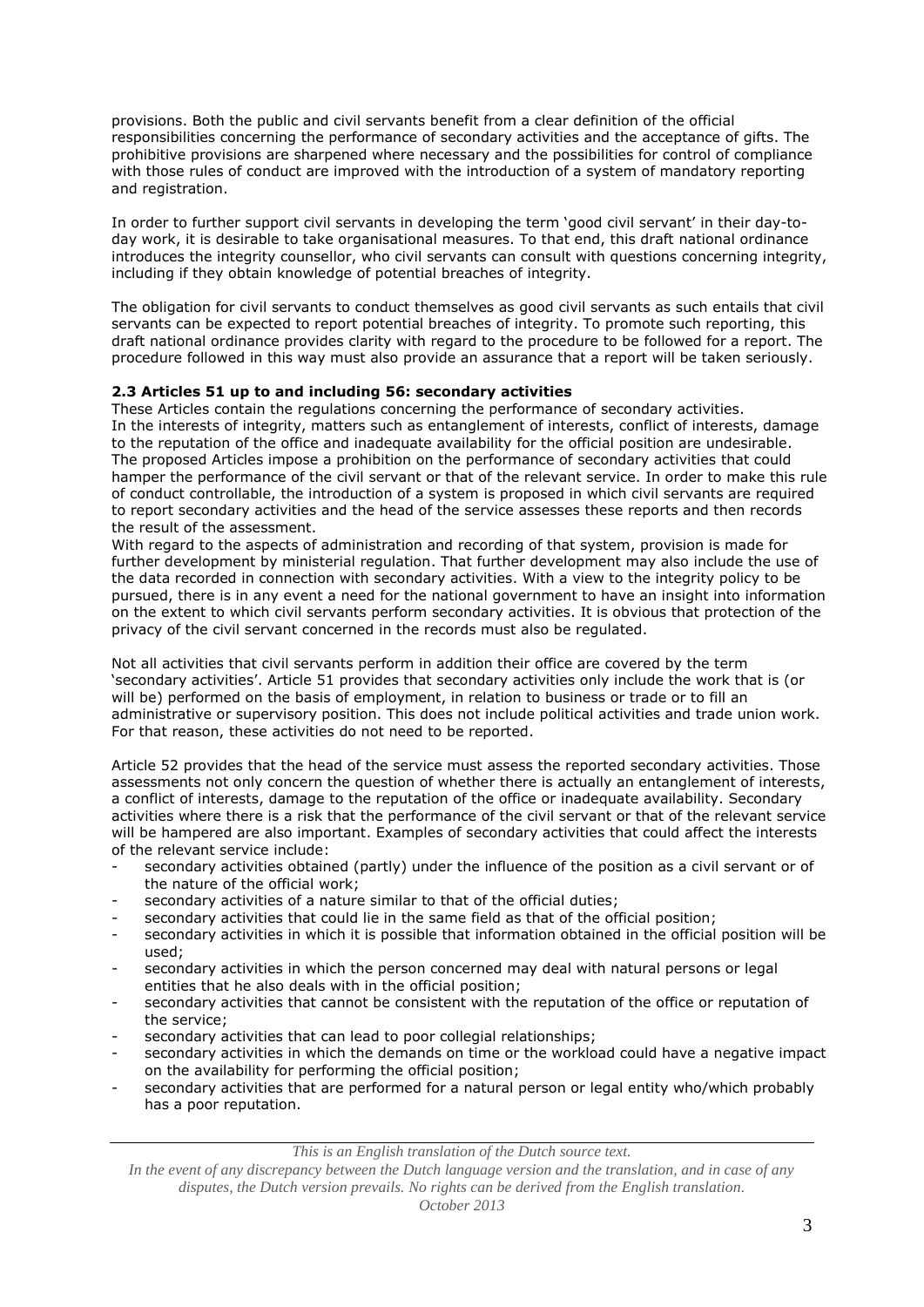The assessment by the head of the service of reported secondary activities may not go so far that every risk is ruled out. For the secondary activities that could affect the interests of the service, the head of the service must consider whether a particular risk can no longer reasonably be accepted. The head of the service can take account of the following elements in that assessment:

- the character of the secondary activities;
- the position of the civil servant and the position in the organisation;
- the area in which the secondary activities are performed;
- potential entanglement with the official position;
- the risk that the reliability and integrity of the civil servant in question will be jeopardised;
- the risk that official information will be abused in the performance of the secondary activities;
- the risk that a personal confrontation will arise in the official position through the secondary activities;
- the reputation of the natural person or legal entity for which the secondary activities are performed;
- the possibility that secondary activities that are acceptable in themselves will have significant negative public effects;
- potential negative effects of the secondary activities on the enforcement possibilities in the official position;
- the demandingness of the secondary activities.

Furthermore, in far from every case in which secondary activities present a certain risk for the integrity of public administration is it necessary to forbid those secondary activities. It is also possible that the threat of negative effects for the official position can be absorbed by the fact that conditions are attached to the performance of secondary activities.

The system of reporting, assessment and recording also benefits legal security. In this way, it becomes clear to the civil servant concerned whether, in the view of the head of the service, the secondary position is admissible or not. The civil servant must be notified of that view within a term of four weeks after the secondary activities have been reported. Objections and appeals may be filed against that notice in the usual manner.

## **2.4 Articles 58 up to and including 60: acceptance of gifts**

In these provisions, the regulation concerning the acceptance of gifts has been tightened.

Article 58: gifts may be offered in many different forms. Examples of gifts include ballpoint pens, calendars, diaries, a bottle of wine, a dinner, gift coupons, a trip, discounts on articles, tickets for shows, events, symposia or congresses. Gifts may also be given by way of a service, such as the production of an architectural design or the provision of advice. Because of the various forms that gifts can take, these provisions concerning the acceptance of gifts use broad terms: fees, remuneration, gifts or promises in any form whatsoever.

It is clear that the acceptance of gifts can have negative effects for the integrity of public administration. With the acceptance of gifts, a civil servant exposes himself to the possibility of influencing. It is essential that civil servants should retain their independence. Article 59 develops that rule of conduct further by forbidding civil servants to accept gifts without the consent of the head of the service. For reasons of controllability and transparency, civil servants are required to report all offers of gifts to the head of the service without delay. That obligation also applies if the civil servant does not intend to accept the offer.

The head of service must always be consulted first regarding whether the gift can be accepted. The head of the service decides whether the gift can be accepted and records a number of relevant data concerning the report and the decision. In certain cases, the head of the service may not permit the civil servant to accept a gift. This applies in any event for gifts representing a value in excess of ANG 100. That amount may be further laid down by national decree in response to new situations or on the basis of new insights. Considerations of inflation-proofing may also play a role.

A head of service may also not permit a civil servant to accept a gift if it is clear, or if there are reasonable suspicions that the intention is to win a favour in that manner. Examples of aspects that the head of service can include in the assessment are:

*This is an English translation of the Dutch source text. In the event of any discrepancy between the Dutch language version and the translation, and in case of any disputes, the Dutch version prevails. No rights can be derived from the English translation. October 2013*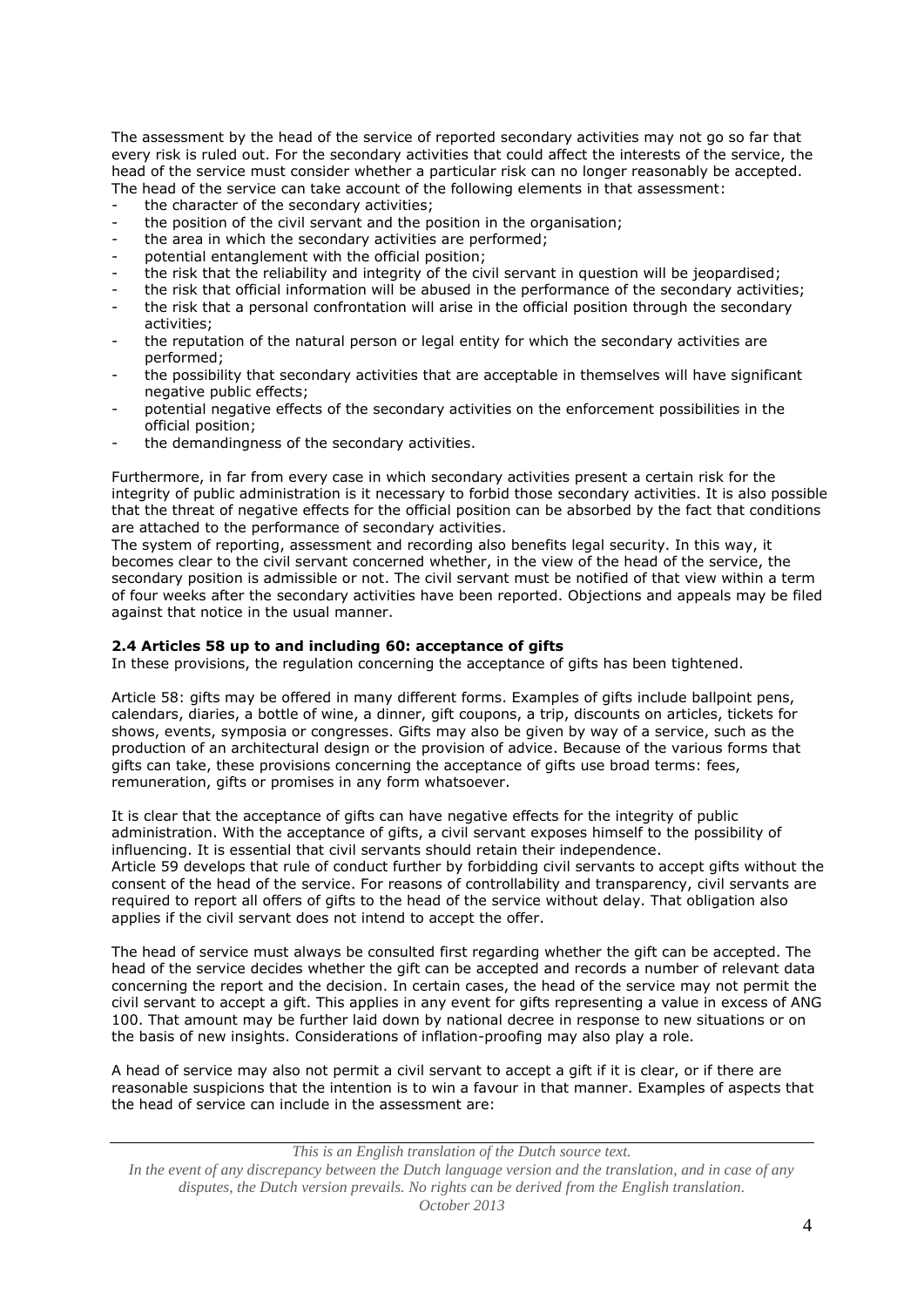- the time at which the gift is offered (for example, a gift offered before an order must be placed may have a different assessment from a gift offered after an agreement has been contracted);
- the reason why the gift is offered;
- a performance by the civil servant that could justify the gift;
- the number of times that the same relation has offered gifts to the civil servant;
- the interests of the service served by the acceptance of the gift;
- the private benefits of the civil servant in accepting the gift;
- the unique character of the gift;
- the relationship between the interests of the party offering the gift and the tasks of the civil servant or of the service concerned.

It is highly preferable that civil servants never allow other persons to pay for matters such as outings, trips and dinners. However, this does not apply for meals forming part of a meeting. However, for business lunches, caution is called for. There should be a demonstrable interest of the service that benefits from the acceptance of the gift. That interest does not exist, for example, if the benefits of a 'frequent flyer programme' for business trips are used.

With regard to the aspects of administration and recording associated with the applicable system of reporting, assessment and recording concerning the acceptance of gifts, Article 59(7) provides for further development by ministerial regulation. Once again, there is a relationship with the integrity policy to be pursued. In developing and adjusting that policy, there is a need for insight into the information concerning the extent to which civil servants are offered gifts.

Gifts such as pens, diaries and calendars are often offered routinely in business relationships. This concerns items that represent a limited value and that provide little or no private benefit for the civil servant. Furthermore, the objective of acquiring a favour is lacking. Article 60 provides that the consent of the head of service is not required for the acceptance of such standard business gifts and that these also need not be reported to the head of the service.

### **2.5 Articles 82 and 83: integrity counsellor**

With the aid of training and awareness-raising for all concerned, the resilience of the government organisation to damage to integrity can be increased. An essential addition to this is that the possibility is created for civil servants to raise problems arising in day-to-day work in relation to integrity on a confidential basis. In view of the local culture, it is preferable that this possibility should be offered in an accessible manner, i.e. close by within the civil servant's own government organisation. To that end, Articles 82 and 83 of the national ordinance introduce the integrity counsellor.

For the government, the point of departure is that in principle, ministers are responsible for their own integrity. A personal integrity counsellor must be appointed for each ministry. As a rule, no more than one integrity counsellor will be appointed for each ministry. The Minister of General Affairs is deemed to hold primary responsibility for the integrity policy. In connection with this, the task of appointing an integrity counsellor for each ministry is assigned to the Minister of General Affairs. If there is a need for this, a service unit may be assigned its own integrity counsellor. This could be a service unit with a high number of staff and working conditions all of its own, for example. It is also possible that an integrity counsellor is appointed to jointly serve several service units. It is not the intention that more than one integrity counsellor position should be created for the same civil servants at the same time.

The position of the integrity counsellor is aimed primarily at offering assistance to individual civil servants. Civil servants can contact the integrity counsellor for confidential consultation and to receive advice. It follows from Article 83(1) that the integrity counsellor is required to respond to a request for advice.

The integrity counsellor is the person who can support a civil servant on a confidential basis in a concrete case with regard to integrity issues in various fields. For example, a civil servant can contact the integrity counsellor with the question of whether a particular incidence should or should not be reported. In such cases, the integrity counsellor will also have to devote attention in his advice to the question of how to deal with potential detrimental side-effects of reporting breaches of integrity. These side-effects could include matters such as (the promotion of) discretion concerning the identity of the civil servant who made the report, tensions on the work floor and publicity.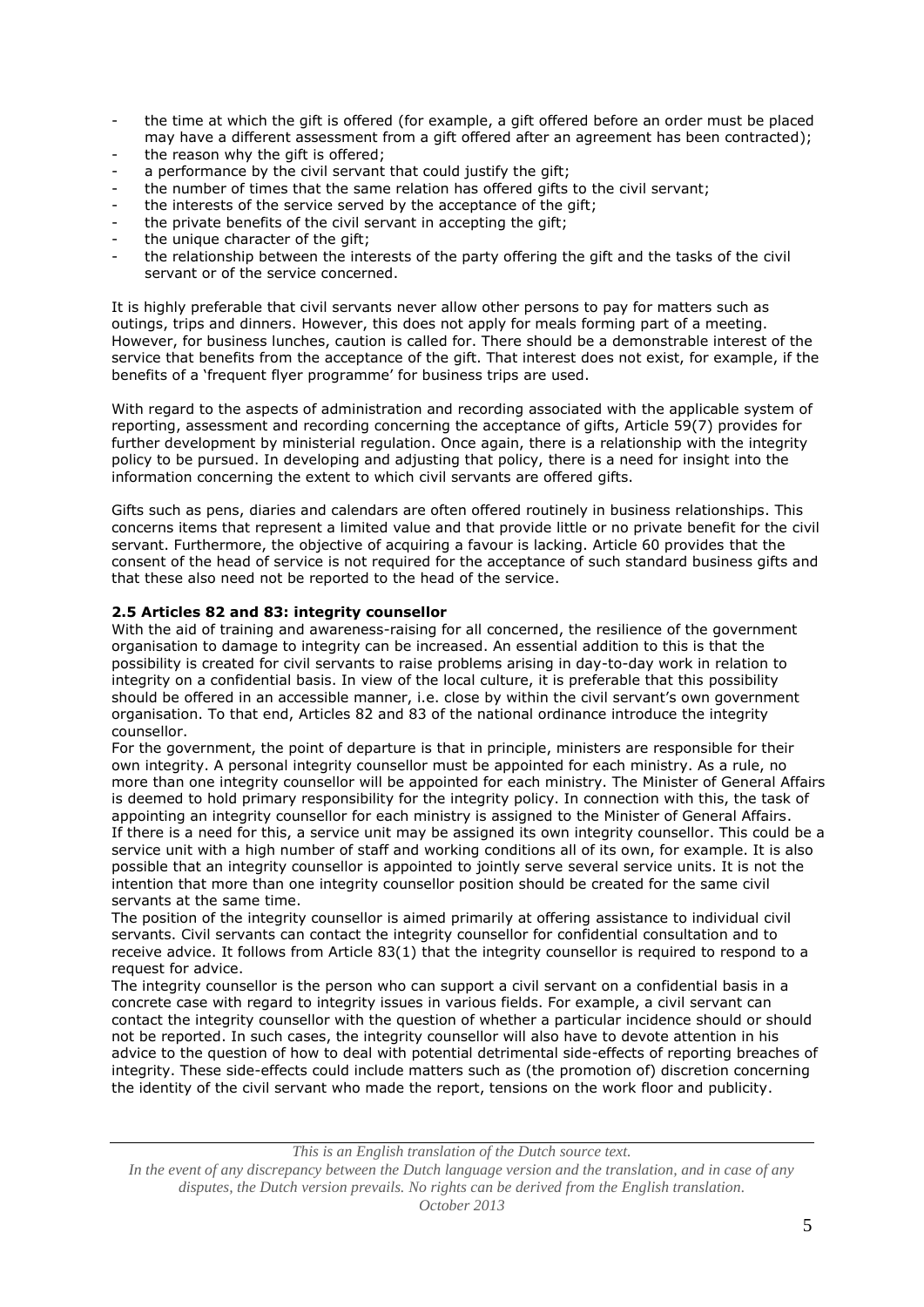The information and advice that the integrity counsellor provides to the civil servant concerned is confidential and strictly personal. The confidential character of the service of the integrity counsellor is assured partly by the fact that the integrity counsellor operates outside and alongside the hierarchical and functional organisation. In this way, the integrity counsellor can function independently: no orders may be given to him and he also need not account to the management of the service for the way in which he operates as an integrity counsellor. That independent position is not prejudiced by the fact that the integrity counsellor is appointed as a civil servant at the relevant ministry. The civil servant appointed as an integrity counsellor may not suffer any adverse effects as a result of performing the tasks of an integrity counsellor.

The confidential character means that the integrity counsellor does not inform third parties of the requests for advice addressed to him by civil servants, or of potential breaches of integrity of which he becomes aware in that regard. The confidentiality also applies in respect of the direct supervisors, heads of service an ministers concerned.

Due to the confidential nature of the advice by the integrity counsellor, the government does not wish Article 200 of the Code of Criminal Procedure to apply to the counsellor, at least to the extent that the information concerned was obtained in that capacity. The allocation of roles between the civil servant who contacts the integrity counsellor and the integrity counsellor himself means that the integrity counsellor acts as an advisor and leaves the initiative to the civil servant in that regard.

The activities of the integrity counsellor are not fully shielded from the government organisation. Twice a year, the integrity counsellor issues an anonymised report to the minister under whom he works, or to the Administrative Board. That report states the number of times that the integrity counsellor has been consulted, the matters on which advice was provided and of which forms of breaches of integrity knowledge was acquired, if applicable. This takes place with a view to the integrity policy to be pursued.

Further rules must be laid down with regard to the recording and use of the information contained in the half-yearly reports of the integrity counsellor. With a view to the development and adjustment of the integrity policy, there is a need for an insight into such information.

#### **2.6 Article 84: Suspicions of a breach of integrity**

The function of the integrity counsellor is aimed at providing civil servants with support in integrity issues, on a confidential basis. By contrast, the interest that the government organisation has in such issues is primarily that investigations can be conducted into potential breaches of integrity and that if necessary, adequate measures can be taken. It is necessary for this that a suspected breach of integrity has actually been raised.

It is important to note that Article 84 does not create any new obligations. The obligation of a civil servant to conduct himself as a good civil servant as such entails that the civil servant can be expected to report suspected breaches of integrity. This is reaffirmed by Article 84. This takes place in particular with the aim of promoting reporting by creating clarity with regard to the procedure to be followed for a report. The procedure followed in this way also serves as an assurance that reports will be taken seriously.

The term 'breach of integrity' must be broadly interpreted. It refers to serious offences, gross breaches of regulations or policy rules, misleading the judiciary and matters that create a major risk to public health, safety or the environment. In addition to such abuses, it also refers to less serious matters such as leaking of confidential information, improper use of business equipment or the abuse of special leave.

As in the case of the integrity counsellor, the reporting procedure has been kept accessible, which means that reporting takes place close by, within the civil servant's own government organisation.

A civil servant who suspects a breach of integrity reports this to the head of the service in which that civil servant is employed, unless reporting to the head is undesirable. Obviously, the report must then be made to another head of service. Preferably, in that case the report will then be made to the

*This is an English translation of the Dutch source text.*

*In the event of any discrepancy between the Dutch language version and the translation, and in case of any disputes, the Dutch version prevails. No rights can be derived from the English translation. October 2013*